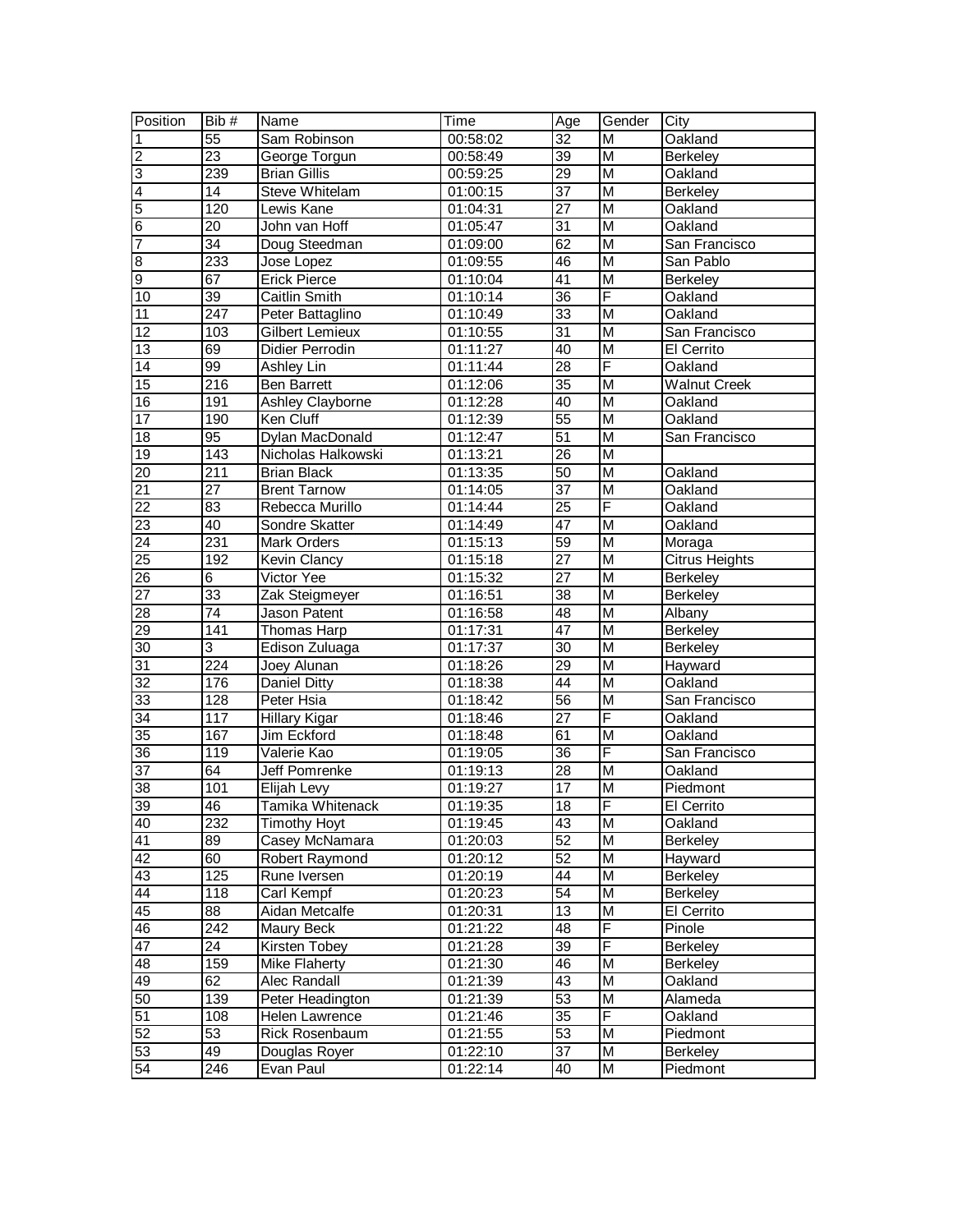| 55              | 164              | Will Fernholz          | 01:22:57 | 13              | M                       | <b>Berkeley</b>     |
|-----------------|------------------|------------------------|----------|-----------------|-------------------------|---------------------|
| 56              | 223              | Mike Ambrose           | 01:23:02 | 54              | M                       | Oakland             |
| 57              | 188              | <b>Brian Collins</b>   | 01:23:10 | 43              | $\overline{M}$          | Albany              |
| 58              | $\overline{76}$  | Lisa Oyen              | 01:23:23 | $\overline{55}$ | F                       | Alameda             |
| 59              | 183              | Annie Crangle          | 01:23:31 | 29              | F                       | <b>Berkeley</b>     |
| 60              | 111              | Quinn Koch             | 01:23:39 | 13              | M                       | <b>Berkeley</b>     |
| 61              | 163              | Nicole Ferrara         | 01:23:51 | 31              | F                       | <b>Berkeley</b>     |
| 62              | 148              | <b>Steve Gregg</b>     | 01:23:56 | 60              | $\overline{M}$          | Oakland             |
| 63              | $\overline{37}$  | David Snyder           | 01:24:26 | $\overline{56}$ | M                       | Kensington          |
| 64              | 187              | <b>Skye Corbett</b>    | 01:24:31 | 47              | M                       | <b>Berkeley</b>     |
| 65              | 201              | Michele Byrnes         | 01:24:40 | $\overline{41}$ | $\overline{\mathsf{F}}$ | <b>Berkeley</b>     |
| 66              | $\overline{18}$  | Kristin von Eschen     | 01:25:03 | $\overline{51}$ | F                       | <b>Mill Valley</b>  |
| 67              | 130              | Jeanine Holmlund       | 01:25:29 | 52              | F                       | Oakland             |
| 68              | 136              | Paul Herrerias         | 01:25:41 | 61              | M                       | Novato              |
| 69              | 38               | Sue VQ Smith           | 01:25:47 | 47              | F                       | Castro Valley       |
| 70              | 29               | Amelia Stoj            | 01:25:57 | 36              | F                       | Oakland             |
| $71$            | 104              | Thomas Leibowitz       | 01:26:01 | 50              | M                       | Oakland             |
| 72              | $\overline{26}$  | Ruth Teitelbaum        | 01:26:08 | 47              | F                       | Piedmont            |
| 73              | 245              | Raj Dasari             | 01:26:25 | 45              | $\overline{M}$          | <b>Berkeley</b>     |
| 74              | 204              | Adam Brink             | 01:26:43 | 43              | M                       | Oakland             |
| 75              | 31               | <b>Adam Stiles</b>     | 01:27:02 | 39              | $\overline{\mathsf{M}}$ | Canyon              |
| 76              | 184              | Debra Cramer           | 01:27:24 | 59              | F                       | Alameda             |
| 77              | 12               | Hank Williams          | 01:27:39 | $\overline{37}$ | M                       | Richmond            |
| $\overline{78}$ | $\overline{35}$  | John Spriggs           | 01:28:36 | $\overline{56}$ | $\overline{\mathsf{M}}$ | El Cerrito          |
| 79              | 93               | Tara Madsen-Steigmeyer | 01:28:59 | 39              | F                       | <b>Berkeley</b>     |
| 80              | 153              | Florencia Gascon-Amyx  | 01:29:30 | 52              | F                       | <b>Mill Valley</b>  |
| 81              | 48               | Ken Sandberg           | 01:29:40 | 47              | $\overline{M}$          | San Francisco       |
| 82              | $\overline{25}$  | Daniel Tischler        | 01:29:48 | 36              | $\overline{M}$          | Oakland             |
| 83              | $\overline{219}$ | Deborah Arrington      | 01:30:06 | 47              | $\overline{F}$          | El Sobrante         |
| 84              | 145              | Carrie Hahnel          | 01:30:10 | 38              | F                       | Alameda             |
| 85              | 193              | Steve Chu              | 01:30:29 | 35              | M                       | San Francisco       |
| 86              | $\overline{77}$  | Maureen O'Neil         | 01:30:37 | $\overline{37}$ | $\overline{F}$          | <b>Walnut Creek</b> |
| 87              | 181              | Jason Curry            | 01:31:10 | 45              | M                       | <b>Walnut Creek</b> |
| 88              | 105              | Yurie Lee              | 01:32:04 | $\overline{36}$ | F                       | El Cerrito          |
| 89              | 133              | <b>Terry Hill</b>      | 01:32:30 | 65              | M                       | Oakland             |
| 90              | 237              | Jenny Kinder           | 01:32:35 | 53              | $\overline{F}$          | <b>Berkeley</b>     |
| 91              | 43               | Meredith Shea          | 01:32:41 | $\overline{22}$ | F                       | Berkeley            |
| 92              | 194              | Molly Christiansen     | 01:32:53 | 38              | F                       | Berkeley            |
| 93              | $\overline{19}$  | Rudy Van Pelt          | 01:33:16 | 54              | $\overline{\mathsf{M}}$ | Fremont             |
| 94              | 80               | <b>Randy Myers</b>     | 01:33:40 | 53              | M                       | <b>Berkeley</b>     |
| 95              | 135              | Danielle Herrerias     | 01:33:57 | 59              | $\overline{F}$          | Novato              |
| 96              | 173              | Karlie Drutz           | 01:34:02 | $\overline{26}$ | F                       | Oakland             |
| 97              | 137              | Cole Herman            | 01:34:15 | $\overline{13}$ | M                       | <b>Berkeley</b>     |
| 98              | 72               | Fanny Peregrina        | 01:34:21 | 42              | F                       | Richmond            |
| 66              | 58               | Linda Reeves           | 01:34:27 | 52              | F                       | Albany              |
| 100             | 142              | Samantha Harnett       | 01:34:46 | 41              | F                       | Piedmont            |
| 101             | 170              | Amy Dunn-Ruiz          | 01:34:49 | 43              | F                       | Oakland             |
| 102             | 182              | <b>Wade Crowfoot</b>   | 01:34:52 | 44              | M                       | Oakland             |
| 103             | 198              | <b>Bill Carpenter</b>  | 01:35:12 | 57              | M                       | Los Gatos           |
| 104             | 116              | Lance Kizer            | 01:35:22 | 47              | M                       | Oakland             |
| 105             | 230              | Demo Stathis           | 01:35:46 | 36              | M                       | Berkeley            |
| 106             | 235              | Ed Nanale              | 01:35:48 | 49              | M                       | Oakland             |
| 107             | 10 <sup>°</sup>  | Maya Wolf              | 01:36:03 | 27              | $\overline{F}$          | Berkeley            |
| 108             | 65               | Kelly Poe              | 01:36:10 | 49              | $\overline{F}$          | Fremont             |
| 109             | 152              | Vincent Giacomini      | 01:36:33 | 53              | M                       | San Francisco       |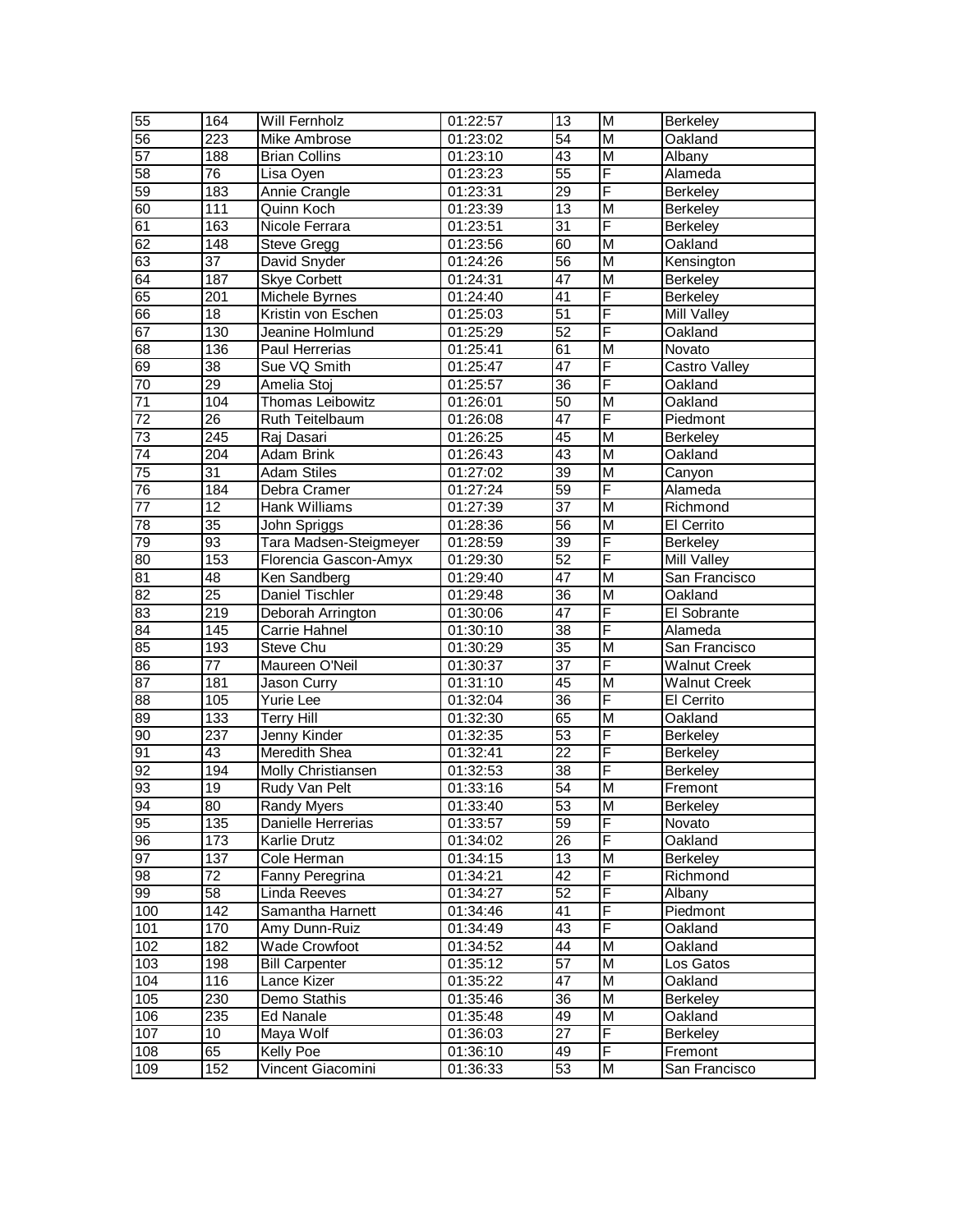| 110              | $\overline{5}$   | Jack Zakarian          | 01:36:47               | 65              | M                       | Orinda               |
|------------------|------------------|------------------------|------------------------|-----------------|-------------------------|----------------------|
| $\overline{111}$ | 212              | Nick Berger            | $\overline{01}$ :36:59 | 45              | M                       | Richmond             |
| 112              | 84               | Ahsan Mir              | 1:37:04                | $\overline{41}$ | $\overline{\mathsf{M}}$ | <b>Berkeley</b>      |
| 113              | 91               | Jesse McKeithen        | 01:37:09               | 38              | $\overline{\mathsf{M}}$ | Oakland              |
| 114              | $\overline{100}$ | Ethan Ligon            | 01:37:10               | 50              | $\overline{\mathsf{M}}$ | <b>Berkeley</b>      |
| 115              | 185              | Devin Coyle            | 01:37:11               | 36              | M                       | Moraga               |
| 116              | 158              | Janice Flanzbaum       | 1:37:11                | 56              | F                       | Pleasanton           |
| 117              | $\overline{17}$  | Ed Weil                | 01:37:51               | 62              | M                       | El Cerrito           |
| $\overline{118}$ | $\overline{243}$ | Menaka Mohan           | 01:38:00               | 36              | F                       | Oakland              |
| 119              | 151              | Maureen Giblin         | 01:38:06               | $\overline{43}$ | F                       | Berkeley             |
| 120              | 87               | Mark Metcalfe          | 01:38:11               | 48              | M                       | El Cerrito           |
| 121              | 134              | <b>Matthias Hess</b>   | 01:38:16               | 42              | M                       | Woodland             |
| 122              | $\overline{41}$  | Veda Skatter           | 01:38:18               | 16              | F                       | Oakland              |
| $\overline{123}$ | 30               | James Stillman IV      | 01:39:07               | $\overline{37}$ | M                       | Concord              |
| 124              | 61               | Julios Ratti           | 01:39:25               | 66              | М                       | Oakland              |
| 125              | 140              | James Hatfield         | 01:39:35               | 45              | M                       | Richmond             |
| 126              | 215              | Neha Bazaj             | 01:40:16               | 28              | F                       | Oakland              |
| $\overline{127}$ | 177              | Vicki DeMenno          | 01:40:21               | $\overline{56}$ | F                       | Corte Madera         |
| 128              | $\overline{221}$ | Jessica Appelgren      | 01:40:57               | 40              | F                       | Oakland              |
| 129              | 155              | <b>Tony Galli</b>      | 01:41:07               | 39              | $\overline{\mathsf{M}}$ | Oakland              |
| 130              | 206              | <b>Scott Brandon</b>   | 01:41:11               | 61              | $\overline{\mathsf{M}}$ | Livermore            |
| 131              | 4                | Anjali Zimmer          | 01:41:18               | 29              | F                       | Palo Alto            |
| 132              | 241              | Dawn Bickett           | 01:41:34               | 28              | F                       | Oakland              |
| 133              | $\overline{90}$  | Cherry McLaughlin      | 01:42:02               | 40              | F                       | San Francisco        |
| 134              | 180              | <b>Philip Dangler</b>  | 01:42:29               | $\overline{42}$ | $\overline{\mathsf{M}}$ | Alameda              |
| 135              | 174              | <b>Roland Dreier</b>   | 01:43:54               | 46              | $\overline{\mathsf{M}}$ | <b>Mountain View</b> |
| 136              | 149              | Gordon Gray            | 01:44:29               | 54              | $\overline{\mathsf{M}}$ | <b>Berkeley</b>      |
| 137              | $\overline{32}$  | Angelica Steinmeier    | 01:44:39               | 44              | F                       | Orinda               |
| 138              | 121              | Alan Jung              | 01:44:45               | 50              | $\overline{\mathsf{M}}$ | Oakland              |
| 139              | 236              | Michelle Quinn         | 01:45:02               | $\overline{53}$ | F                       | Oakland              |
| 140              | 59               | Shari Raymond          | 01:45:06               | 52              | F                       | Hayward              |
| 141              | $\overline{28}$  | Ann Sussman            | 01:45:41               | $\overline{51}$ | F                       | Kensington           |
| 142              | $\overline{56}$  | Amber Ritchie          | 01:45:54               | 29              | F                       | Alameda              |
| $\overline{143}$ | 161              | Matthew Fillingim      | 01:45:57               | 44              | M                       | Kensington           |
| 144              | 15               | David White            | 01:46:02               | 43              | $\overline{\mathsf{M}}$ | <b>El Cerrito</b>    |
| 145              | 66               | <b>Colette Plum</b>    | 01:46:20               | $\overline{50}$ | F                       | Albany               |
| 146              | 124              | Michelle Jacobson-Kwok | 01:46:26               | 37              | F                       | Oakland              |
| 147              | $\overline{2}$   | Sonia Zuno             | 01:46:37               | 41              | F                       | Alameda              |
| 148              | 166              | Andria Eguia           | 01:47:15               | 43              | F                       | Oakland              |
| 149              | 81               | Joel Musick            | 01:47:18               | $\overline{38}$ | M                       | Alameda              |
| 150              | 82               | Jessica Musick         | 01:47:21               | 37              | F                       | Alameda              |
| 151              | 7                | Suzanne Wright         | 01:47:24               | 49              | F                       | <b>Berkeley</b>      |
| 152              | 96               | Anjuna Lohnes          | 01:47:44               | $\overline{39}$ | F                       | Alameda              |
| 153              | 175              | Daniel Dougherty       | 01:48:08               | 42              | M                       | Emeryville           |
| 154              | 171              | Nathan Dullum          | 01:49:17               | $\overline{41}$ | $\overline{\mathsf{M}}$ | Albany               |
| 155              | $\overline{9}$   | Julie Wolfe            | 01:49:18               | 43              | F                       | Oakland              |
| 156              | 123              | Diana Jensen           | 01:49:47               | 40              | F                       | <b>Berkeley</b>      |
| 157              | 217              | Michael Barnard        | 01:50:04               | 47              | М                       | Oakland              |
| 158              | 172              | Seth Ducev             | 01:50:57               | 45              | М                       | Oakland              |
| 159              | 73               | Nancy Patten           | 01:51:44               | 54              | F                       | Emerville            |
| 160              | $\overline{13}$  | Evan Willey            | 01:51:54               | 41              | M                       | Alameda              |
| 161              | $\overline{92}$  | Patrick McGlynn        | 01:52:11               | 49              | M                       | <b>Walnut Creek</b>  |
| 162              | $\overline{203}$ | Carol Bruton           | 01:52:34               | 64              | F                       | Livermore            |
| 163              | 50               | Josh Rotenberg         | 01:53:16               | $\overline{44}$ | M                       | Albany               |
| 164              | 162              | Carmen Figueras        | 01:54:18               | 63              | F                       | Berkeley             |